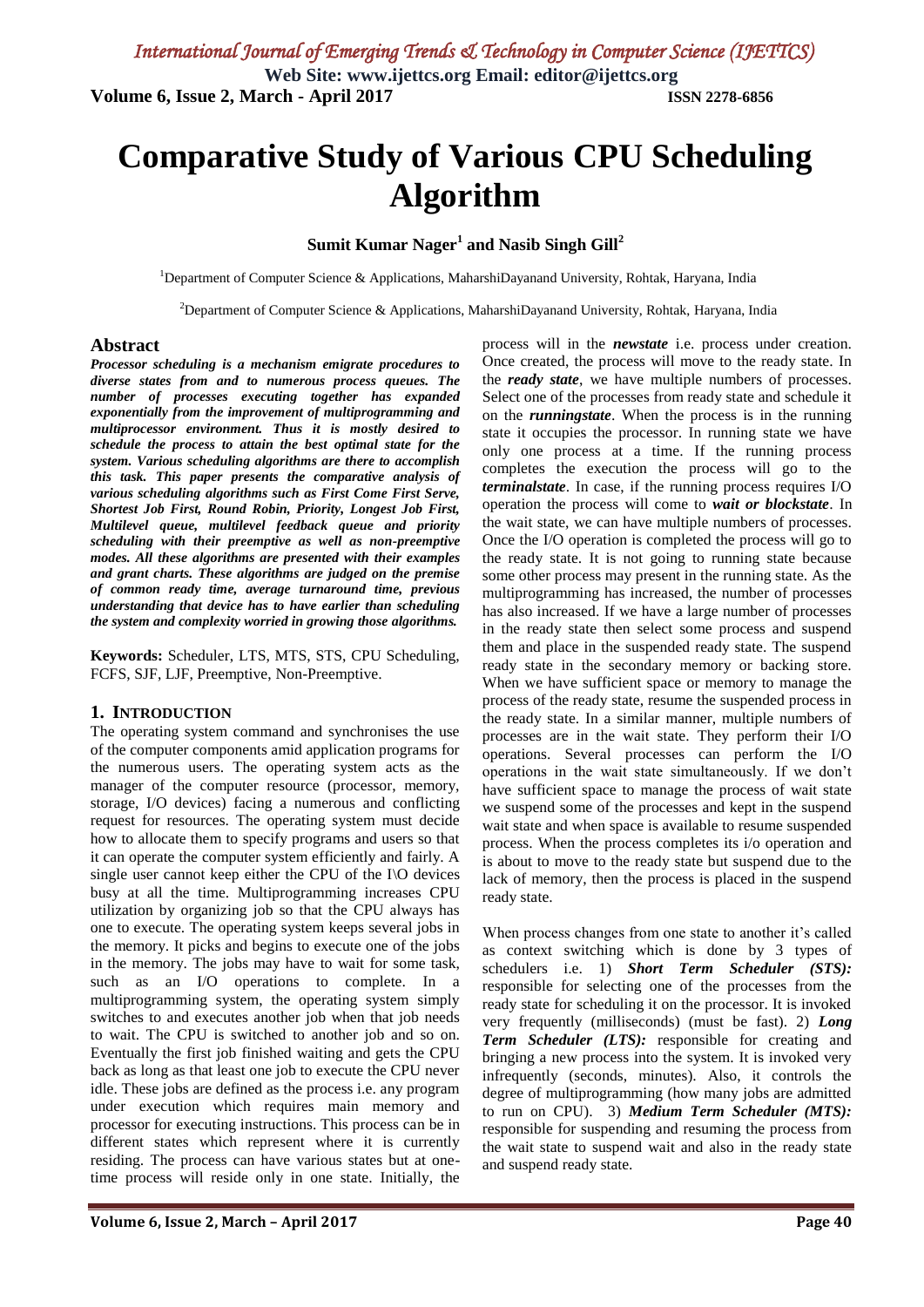**Web Site: www.ijettcs.org Email: editor@ijettcs.org Volume 6, Issue 2, March - April 2017 ISSN 2278-6856**



**Figure 1** Process Life Cycle and Schedulers

## **2. WRITINGS EXAMINATION**

Many Researchers have introduced various CPU scheduling algorithms from time to time. Some researchers that appropriate with our work are: In the year 2015, Banerjee et al. (2015): proposed another calculation called Optimized Performance Round Robin (OPRR) in which the main concentration on average time quantum which gives result as a less context exchanging and in addition average waiting time and average turnaround time and furthermore lessens the overhead of the CPU by altering the time quantum as per the most astounding burst time of the procedures in the ready queue. [1]. In the year 2014, Adekunle concentrated on the scheduling algorithms utilised for scheduling processes in a multiprogramming system and talked about every algorithm and made a correlation on the premise of eight parameters and different papers that demonstrated no scheduling algorithm perfect fulfilling the conditions and inferred that further reviews which enhance scheduling algorithms need to be done.[2] In the year 2014, Chinmay and Sachdeva investigated the high productive CPU scheduler on the plan of the astounding scheduling algorithms which suits the scheduling objectives and exhibited a state graph delineating the relative investigation of different scheduling algorithms for a solitary CPU that demonstrating which algorithm best for the specific circumstance.[3] In the year 2013, Barman (2013) acquainted another scheduling algorithm with changing time quantum powerfully relying on arrival time and burst time of the procedures based on the experiments and computations. [4]. In the year 2013 Arora proposed CPU scheduling algorithm with enhanced execution utilizing the procedure Pipelining for expanding the accelerate component to enhance its execution by 40-50%[5]. In the year 2011, Behera recommended two processor based CPU scheduling (TPBCS) calculation, where one processor is only for CPU-intensive procedures and the alternate process is solely for I/O-escalated processes that

dispatched the procedures to the appropriate processor as indicated by their rate of CPU or I/O necessity to perform better result experimental analysis. [6]

The performance of these schedulers depends on the design and quality of CPU scheduling algorithm. The can be judged on basis of the following criteria: *CPU utilization*– keep the CPU as busy as possible, **Throughput** – number of processes that complete their execution per time unit,*Turnaround time* **–** amount of time to execute a particular process (finishing time – arrival time), *Waiting time*– amount of time a process has been waiting in the ready queue**,** *Response time* – amount of time it takes from when a request was submitted until the first response isproduced, not output (for time-sharing environment). *Priority:* give preferential treatment to processes with higher priorities. *Fairness:* Avoid the process from starvation. All the processes must be given equal opportunity to execute. From these we can deduce the optimization criteria would be maximum CPU utilization, throughput and minimum turnaround time, waiting time and response time.

## **3. SCHEDULING ALGORITHMS**

CPU scheduling is a mechanism to migrate processes to various states from/to various queues. There are numerous CPU scheduling algorithms. In this section, we describe few of them.

## **3.1.First Come First Serve (FCFS)**

Whichever process comes first is scheduled first. The process to be scheduled first is decided by the arrival time of the processor.

| <b>Proces</b><br>S<br><b>Numb</b><br>er | Arriv<br>al<br>time | Bur<br>st<br>Tim<br>e | Completi<br>on time | <b>Turn</b><br>Aroun<br>d<br><b>Time</b> | <b>Waitin</b><br>g Time       |
|-----------------------------------------|---------------------|-----------------------|---------------------|------------------------------------------|-------------------------------|
|                                         | 0                   | 4                     |                     |                                          |                               |
| 2                                       |                     | 3                     |                     | 6                                        | 3                             |
| 3                                       | 2                   |                       | 8                   | 6                                        | 5                             |
| 4                                       | 3                   | $\overline{2}$        | 10                  |                                          | 5                             |
| 5                                       |                     | 5                     | 15                  | 11                                       | 6                             |
| Averag<br>e                             |                     |                       |                     | $34/5=6$<br>.8                           | $19/5=3$<br>$\boldsymbol{.8}$ |

**Table 1:** First Come First Serve

Here *Completion time* is the time taken by the process to complete its execution. *Turn Around Time* is the time difference between the completion time and arrival time. *Waiting time* is the difference between the turnaround time and the burst time. i.e. **TAT=CT-AT** and **WT=TAT-BT.** 

|                                                       |  |  |  | 10 |  |  |  |  |  |
|-------------------------------------------------------|--|--|--|----|--|--|--|--|--|
| <b>Figure 2 Gantt Chart of First Come First Serve</b> |  |  |  |    |  |  |  |  |  |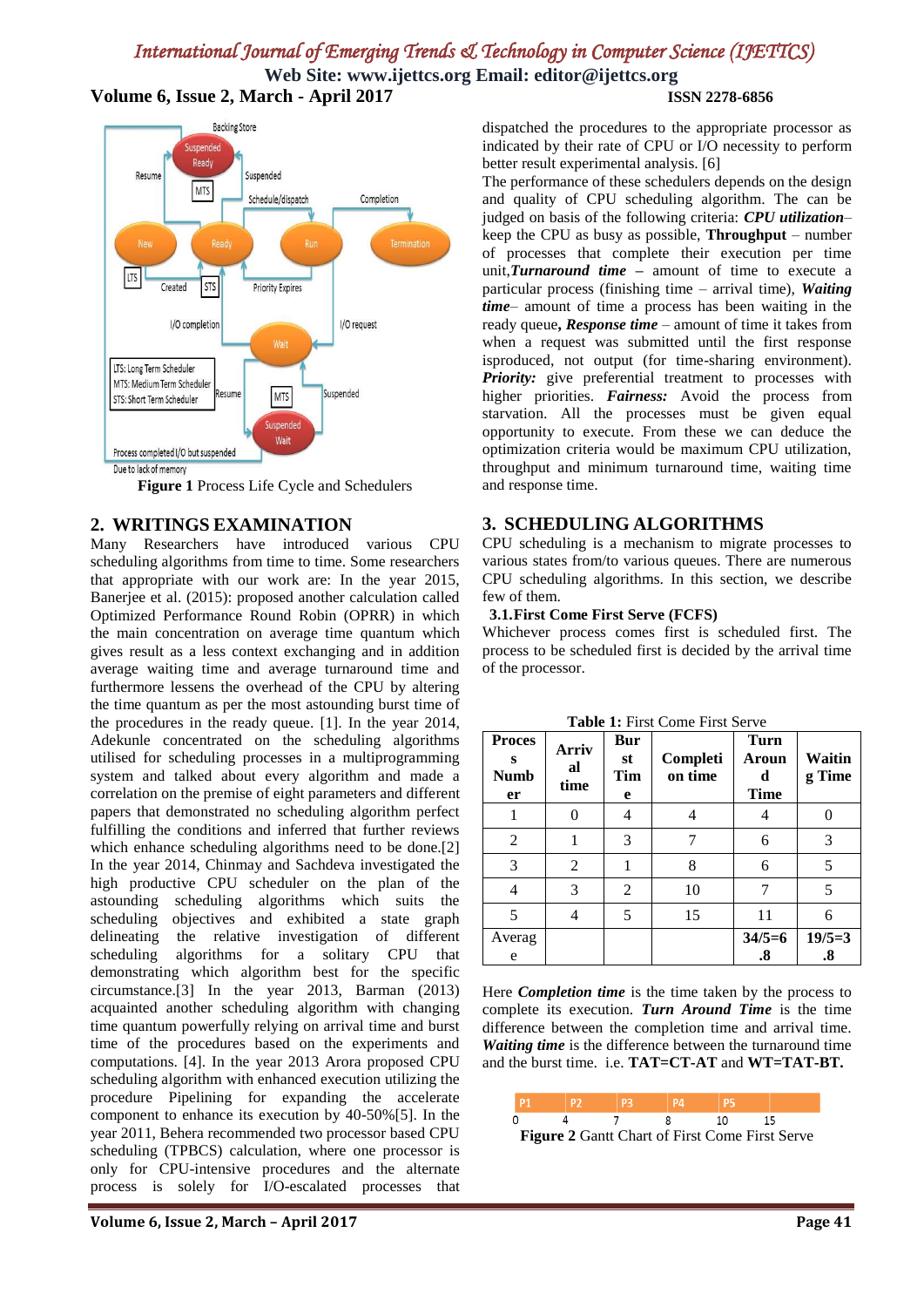**Web Site: www.ijettcs.org Email: editor@ijettcs.org Volume 6, Issue 2, March - April 2017 ISSN 2278-6856**

#### **3.2. Shortest Job First (SJF)**

Whichever process has the shortest burst time is scheduled first. It works in two modes *non-preemptive* and *preemptive.* 

### **3.2.1SJF Non-Preemptive**

The process which has the shorter burst time is scheduled first. When the first process finishes its execution the next process with the shortest time is scheduled next.

| <b>Table 2 SJF Non-Preemptive</b>       |                     |                       |                     |                                          |                            |  |  |  |  |
|-----------------------------------------|---------------------|-----------------------|---------------------|------------------------------------------|----------------------------|--|--|--|--|
| <b>Proces</b><br>s<br><b>Numb</b><br>er | Arriv<br>al<br>time | Bur<br>st<br>Tim<br>e | Completi<br>on time | <b>Turn</b><br>Aroun<br>d<br><b>Time</b> | Waiti<br>ng<br><b>Time</b> |  |  |  |  |
|                                         | 6                   |                       | 8                   | 2                                        |                            |  |  |  |  |
| 2                                       | 3                   | 3                     | 13                  | 10                                       |                            |  |  |  |  |
| 3                                       |                     | 6                     | 19                  | 15                                       | 9<br>0                     |  |  |  |  |
| 4                                       |                     | 5                     | 6                   | 5                                        |                            |  |  |  |  |
| 5                                       | 2                   | 2                     | 10                  | 8                                        | 6                          |  |  |  |  |
| 6                                       | 5                   |                       |                     | 2                                        |                            |  |  |  |  |
| Avera<br>ge                             |                     |                       |                     | $42/6=7$                                 | $24/6=$                    |  |  |  |  |



#### **3.2.2SJF Preemptive**

In preemptive SJF the burst time of process are checked after every unit of time. After completing one unit check process having the shortest burst time will be scheduled next. It's also called as *Shortest Remaining Time First.*

**Table 3** SJF Preemptive **Proce Burs Waiti Arriv Turn ss t Completi al Aroun ng Num Tim on time d Time time Time ber e 1** 0 7 19 19 12 **2** | 1 | 5 | 13 | 12 | 7 **3** | 2 | 3 | 6 | 4 | 1 **4** | 3 | 1 | 4 | 1 | 0 **5** 4 2 9 5 3 **6** | 5 | 1 | 7 | 2 | 1 **Aver 43/6=7. 24/6= 1 4 age P1 P2** P<sub>3</sub> **P4 P3** P<sub>3</sub> **P6 P5 P2 P1**  $\mathbf 0$  $\mathbf{1}$  $\overline{2}$ 3  $\overline{4}$ 5  $\overline{6}$  $\overline{7}$ 9 13 19 **Figure 4** Gantt Chart of SJF Preemptive

#### **3.3. Round Robin Scheduling Algorithm**

Whenever the process is going to be scheduled, it's executed for time-quantum units of time.



**Figure 5** Flow chart of Round Robin Algorithm

|                                         | <b>Table 4 Round Robin Scheduling</b> |                       |                     |                               |                     |  |  |  |  |  |
|-----------------------------------------|---------------------------------------|-----------------------|---------------------|-------------------------------|---------------------|--|--|--|--|--|
| <b>Proces</b><br>s<br><b>Numb</b><br>er | Arriv<br>al<br>time                   | Bur<br>st<br>Tim<br>e | Completi<br>on time | Turn<br>Around<br><b>Time</b> | Wait<br>ing<br>Time |  |  |  |  |  |
| 1                                       | 5                                     | 5                     | 32                  | 27                            | 22                  |  |  |  |  |  |
| $\mathbf{2}$                            | 4                                     | 6                     | 27                  | 23                            | 17                  |  |  |  |  |  |
| 3                                       | 3                                     | 7                     | 33                  | 30                            | 23                  |  |  |  |  |  |
| 4                                       |                                       | 9                     | 30                  | 29                            | 20                  |  |  |  |  |  |
| 5                                       | $\overline{2}$                        | $\overline{2}$        | 6                   | 4                             | 2                   |  |  |  |  |  |
| 6                                       | 6                                     | 3                     | 21                  | 15                            | 12                  |  |  |  |  |  |
| Avera                                   |                                       |                       |                     | $128/6=2$                     | 96/6                |  |  |  |  |  |
| ge                                      |                                       |                       |                     | 1.3                           | $=16$               |  |  |  |  |  |

CPU Idle

P4 | P5 | P3 | P2 | P4 | P1 | P6 | P3 | P2 | P4 | P1 | P3 Ó  $\mathbf{1}$  $\overline{4}$ 6 9 12 15 18 21 24 27 30 32 33 **Figure 6** Gantt chart of Round Robin Algorithm

#### **3.4. Longest Job First (LJF)**

Whichever process has the longest burst time is scheduled first. It works in two modes *non-preemptive* and *preemptive.*

#### **3.4.3.** *LJF Non-Preemptive*

The process which has the longest burst time is scheduled first. When the first process finishes its execution the process with the longest time is scheduled next.

|                                         | Table 5 LJF Non-Preemptive |                              |                     |                                          |                                  |  |  |  |  |
|-----------------------------------------|----------------------------|------------------------------|---------------------|------------------------------------------|----------------------------------|--|--|--|--|
| <b>Proces</b><br>s<br><b>Numb</b><br>er | Arriv<br>al<br>time        | <b>Bur</b><br>st<br>Tim<br>e | Completi<br>on time | <b>Turn</b><br>Aroun<br>d<br><b>Time</b> | Waitin<br>g Time                 |  |  |  |  |
| 1                                       | 3                          | 3                            | 18                  | 15                                       | 12                               |  |  |  |  |
| $\overline{2}$                          |                            |                              | 2                   |                                          |                                  |  |  |  |  |
| 3                                       | 2                          | 3                            | 15                  | 3                                        |                                  |  |  |  |  |
|                                         |                            | 2                            | 20                  | 16                                       | 14                               |  |  |  |  |
| 5                                       | 6                          | 6                            | 12                  | 9                                        | 3                                |  |  |  |  |
| 6                                       | 2                          |                              | 6                   |                                          | 3                                |  |  |  |  |
| Avera<br>ge                             |                            |                              |                     | $51/6=8$<br>.5                           | $32/6=5$<br>$\cdot$ <sup>3</sup> |  |  |  |  |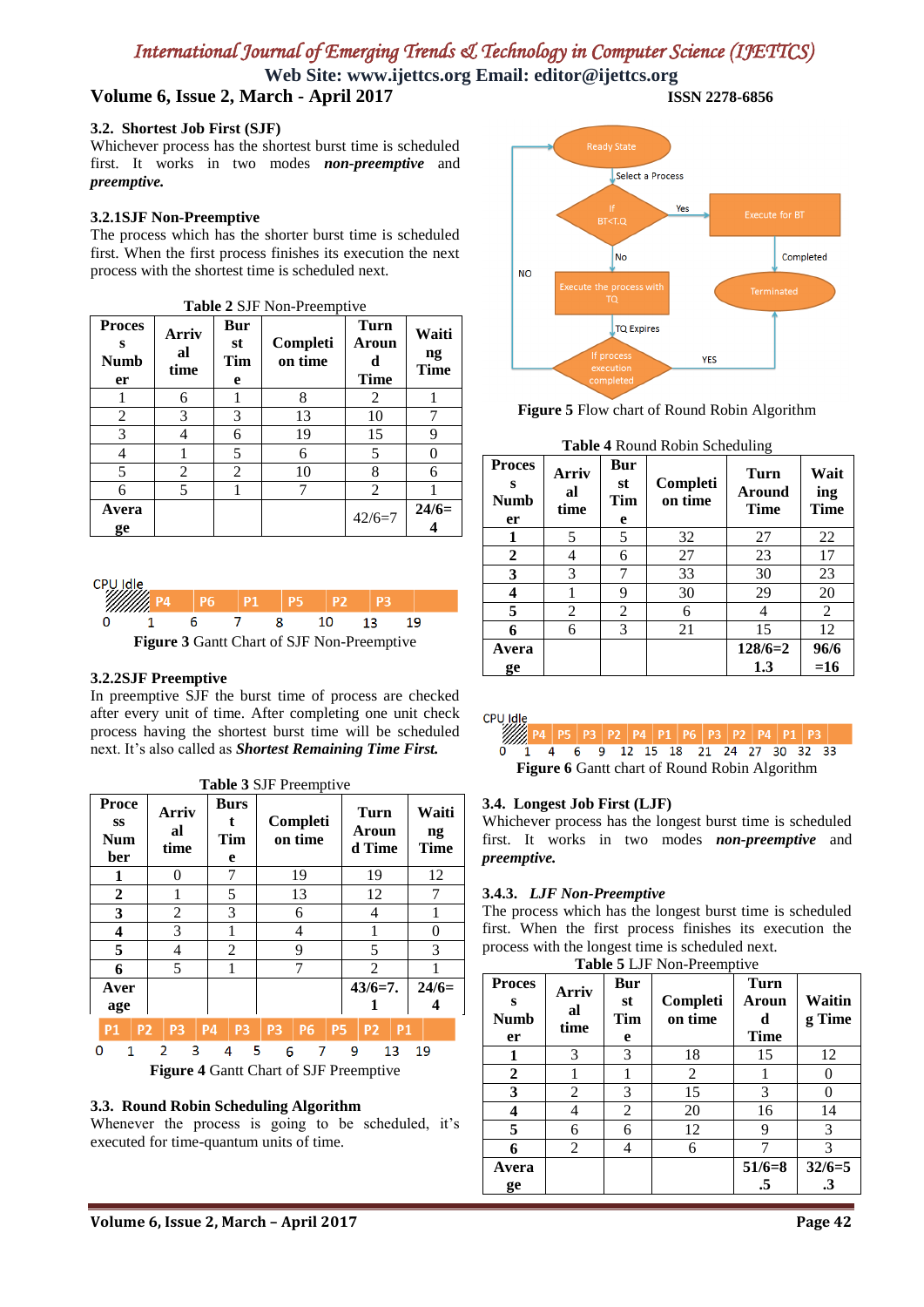**Web Site: www.ijettcs.org Email: editor@ijettcs.org**

## **Volume 6, Issue 2, March - April 2017 ISSN 2278-6856**

| <i>William</i> P2 |  |    |     |                                            |  |
|-------------------|--|----|-----|--------------------------------------------|--|
|                   |  | 12 | 15. | 18                                         |  |
|                   |  |    |     | Figure 7 Gantt chart of LJF Non-Preemptive |  |

## **3.4.4. LJF Preemptive**

In preemptive LJF the burst time of process are checked after every unit of time. After completing one unit check process having the longest burst time will be scheduled next. It's also called as *Longest Remaining Time First.*

| <b>Proces</b><br>s<br><b>Numb</b><br>er | <b>Arriv</b><br>al<br>time | Bur<br>st<br>Tim<br>e | Completi<br>on time | <b>Turn</b><br>Aroun<br>d<br><b>Time</b> | Waitin<br>g<br><b>Time</b> |
|-----------------------------------------|----------------------------|-----------------------|---------------------|------------------------------------------|----------------------------|
| 1                                       |                            | $\mathfrak{D}$        | 18                  | 17                                       | 15                         |
| $\mathbf{2}$                            | 2                          |                       | 19                  | 17                                       | 13                         |
| 3                                       | 3                          | 6                     | 20                  | 17                                       | 11                         |
| 4                                       | 4                          | 8                     | 21                  | 17                                       | 9                          |
| Avera                                   |                            |                       |                     | $68/4=1$                                 | $48/4=1$                   |
| ge                                      |                            |                       |                     |                                          | 2                          |

## **Table 6** LJF Longest Time Remaining First

CPU Idle

Ø 2 P3 P4 P4 P3 P3 P4 P3 P4 P2 P3 P4 P2 P3<br>3 4 5 6 7 8 9 10 11 12 13 14 15 16 **Figure 8** Gantt chart of Longest Time Remaining First

## **3.5. Priority Scheduling**

In this algorithm, a priority is assigned to every process and the process is scheduled on the basis of it. The process that has the highest is executed first then the lower. It works in both preemptive and non-preemptive manner.

**Table 7** Priority Scheduling

| <b>Prior</b><br>ity | Proc<br>ess<br>Num<br>ber | Arri<br>val<br>time | Bu<br>rst<br>Ti<br>me | $5$ CHCUCHING<br>Comple<br>tion<br>time | <b>Turn</b><br>Aroun<br>d<br><b>Time</b> | Waiti<br>ng<br><b>Time</b> |
|---------------------|---------------------------|---------------------|-----------------------|-----------------------------------------|------------------------------------------|----------------------------|
| 4                   | 1                         |                     | 4                     | 18                                      | 15                                       | 12                         |
| 5                   | 2                         | 2                   | 2                     | 14                                      |                                          | 0                          |
| 7                   | 3                         | 2                   | 3                     | 10                                      | 3                                        | 0                          |
| 8                   | 4                         | 3                   | 5                     | 8                                       | 16                                       | 14                         |
| 5                   | 5                         | 3                   |                       | 15                                      | 9                                        | 3                          |
| 6                   | 6                         | 4                   | 2                     | 12                                      |                                          | 3                          |
| Aver<br>age         |                           |                     |                       |                                         | $62/6=$<br>10.3                          | $47/6=$<br>7.8             |



## **3.6. Multilevel Queue Scheduling**

In this process are partition into different queues and each has its own scheduling algorithm. Depending upon the priority of the process, in which ready queue the process has to be place, is decided. Generally, the high priority

process is placed at the top level ready queue and low priority processes are placed in a bottom level ready queue. If this strategy is followed then the process are placed at bottom level ready queue will suffer from starvation.<br>High Priority Process



## **3.7. Multilevel Feedback Queue**

This scheduling is same as for multilevel queue scheduling but the processes which have no completed its execution at the top level is interrupted and placed in the next level ready queue to remove starvation.



## **4.COMPARATIVE ANALYSIS OF SCHEDULING ALGORITHMS**

Following table consist of the analysis of upper mentioned scheduling algorithm on the basis of multiple factors that affect the performance of the computer system.

|  |  | Table 8 Analysis of scheduling algorithms |  |
|--|--|-------------------------------------------|--|
|--|--|-------------------------------------------|--|

| S<br>N<br>0.   | Algor<br>ithm                                 | Implem<br>entation<br>Comple<br>xity | Pree<br>mptio<br>n | <b>Prior</b><br>Kno<br>wledg<br>e of<br>priori<br>ties | <b>Stary</b><br>ation | <b>Perfor</b><br>mance                   |
|----------------|-----------------------------------------------|--------------------------------------|--------------------|--------------------------------------------------------|-----------------------|------------------------------------------|
| $\mathbf{1}$   | <b>First</b><br>Come<br><b>First</b><br>Serve | Easy<br>(FIFO<br>Queue)              | N <sub>0</sub>     | N <sub>0</sub>                                         | No                    | large<br>averag<br>e<br>waitin<br>g time |
| $\overline{2}$ | Short<br>est                                  | Easy to<br>impleme                   | No                 | N <sub>0</sub>                                         | Yes                   | Minim<br>um                              |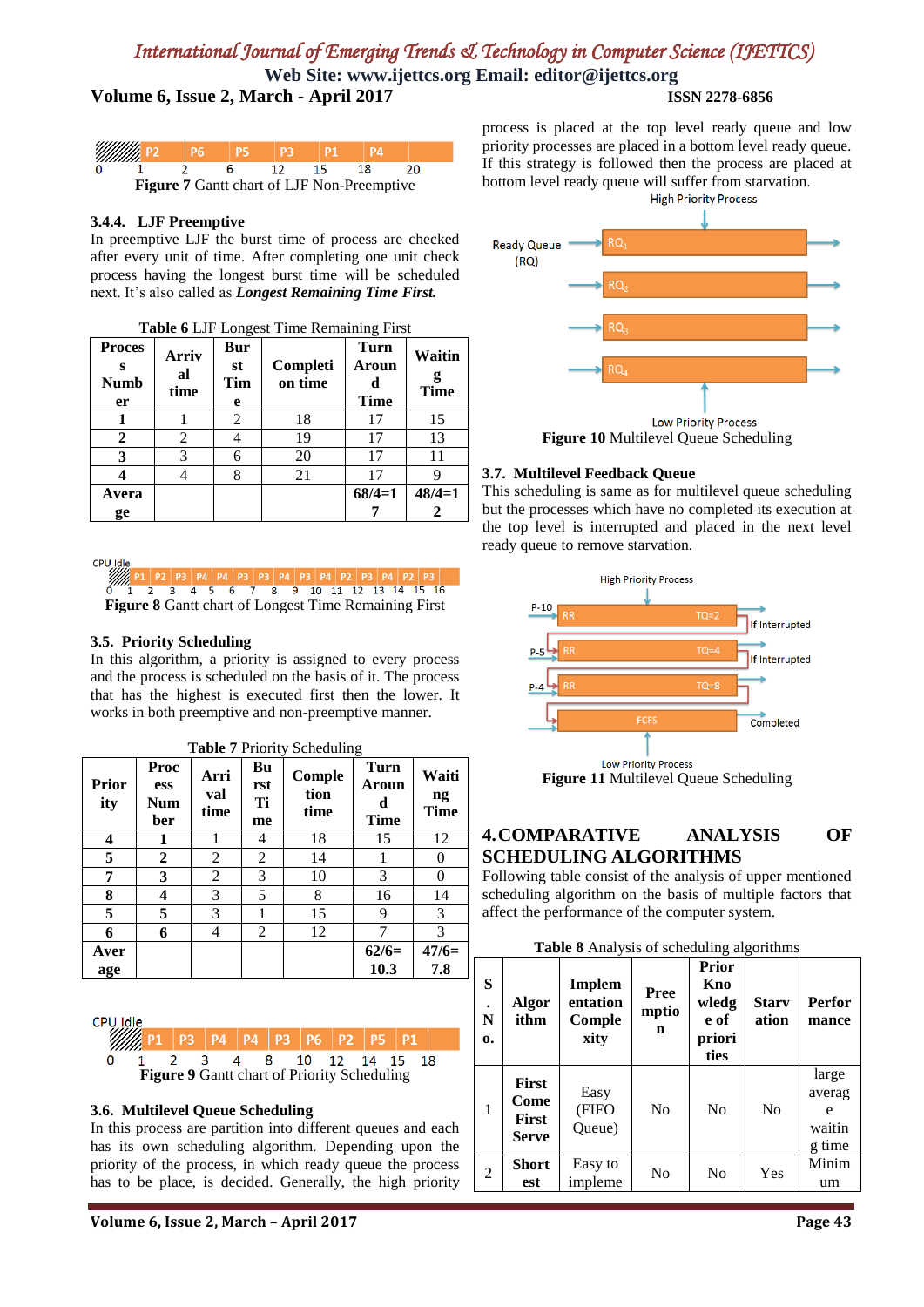## *International Journal of Emerging Trends & Technology in Computer Science (IJETTCS)*  **Web Site: www.ijettcs.org Email: editor@ijettcs.org**

**Volume 6, Issue 2, March - April 2017 ISSN 2278-6856**

|                                  | Job<br>First                                | nt in<br>batch                                   |                |                |                | averag<br>e                                                    | Table 9 Advantages and Disadvantages of scheduling<br>algorithms                                                                                                                                                                                                                                                                                                                                                                                                                                                                                                                                                                                                                                                          |                                                          |                                                                         |                                                                     |  |
|----------------------------------|---------------------------------------------|--------------------------------------------------|----------------|----------------|----------------|----------------------------------------------------------------|---------------------------------------------------------------------------------------------------------------------------------------------------------------------------------------------------------------------------------------------------------------------------------------------------------------------------------------------------------------------------------------------------------------------------------------------------------------------------------------------------------------------------------------------------------------------------------------------------------------------------------------------------------------------------------------------------------------------------|----------------------------------------------------------|-------------------------------------------------------------------------|---------------------------------------------------------------------|--|
|                                  |                                             | system                                           |                |                |                | waitin<br>g time                                               | S.<br>No.                                                                                                                                                                                                                                                                                                                                                                                                                                                                                                                                                                                                                                                                                                                 | Algorithm                                                | Advantages                                                              | Disadvantages                                                       |  |
|                                  | <b>Short</b><br>est<br>Rema                 | Impossi<br>ble to<br>impleme                     |                |                |                | Short<br>jobs<br>are                                           | $\mathbf{1}$                                                                                                                                                                                                                                                                                                                                                                                                                                                                                                                                                                                                                                                                                                              | <b>First Come</b><br><b>First Serve</b>                  | Scheduling<br>overhead is<br>minimum                                    | Throughput is<br>low                                                |  |
| 3                                | ining<br><b>Time</b><br>First               | nt in<br>interacti<br>ve<br>systems              | Yes            | N <sub>0</sub> | Yes            | given<br>prefere<br>nce                                        | $\overline{c}$                                                                                                                                                                                                                                                                                                                                                                                                                                                                                                                                                                                                                                                                                                            | <b>Shortest</b><br><b>Job First</b>                      | Minimize waiting<br>time                                                | Prior knowledge<br>of length of next<br>CPU request is<br>required  |  |
| 4                                | Roun<br>d<br>Robi                           | Easy                                             | N <sub>o</sub> | N <sub>0</sub> | No             | Fixed<br>time to<br>each                                       | 3                                                                                                                                                                                                                                                                                                                                                                                                                                                                                                                                                                                                                                                                                                                         | <b>Shortest</b><br><b>Remaining</b><br><b>Time First</b> | Short process<br>executes very fast                                     | Starvation is<br>possible                                           |  |
|                                  | $\mathbf n$                                 |                                                  |                |                |                | proces<br>S<br>Large                                           | 4                                                                                                                                                                                                                                                                                                                                                                                                                                                                                                                                                                                                                                                                                                                         | Round<br>Robin                                           | Executes all<br>process fairly                                          | Hard to<br>maintain time<br>quantum                                 |  |
| 5                                | Long<br>est                                 | Easy                                             | N <sub>o</sub> | N <sub>o</sub> | Yes            | averag<br>e                                                    | 5                                                                                                                                                                                                                                                                                                                                                                                                                                                                                                                                                                                                                                                                                                                         | Longest<br><b>Job First</b>                              | Very easy to<br>implement                                               | Monopolize<br><b>CPU</b>                                            |  |
|                                  | Job<br>First                                | Impossi                                          |                |                |                | turnaro<br>und<br>time                                         | 6                                                                                                                                                                                                                                                                                                                                                                                                                                                                                                                                                                                                                                                                                                                         | Longest<br><b>Remaining</b><br><b>Time First</b>         | Context switching<br>occurs only after<br>process<br>completion         | High turnaround<br>time                                             |  |
| 6                                | Long<br>est<br>Rema<br>ining<br><b>Time</b> | ble to<br>impleme<br>nt in<br>interacti<br>ve or | Yes            | N <sub>o</sub> | Yes            | Longer<br>job are<br>given<br>prefere<br>nce                   | 7                                                                                                                                                                                                                                                                                                                                                                                                                                                                                                                                                                                                                                                                                                                         | Priority<br>Non-<br><b>Preemptive</b>                    | High priority task<br>are done faster                                   | Get complex<br>when priority<br>selection<br>process if not<br>fair |  |
| 7                                | First<br><b>Priori</b><br>ty<br>Non-        | real time<br>systems<br>Mildly<br>Comple         | N <sub>o</sub> | Yes            | Yes            | <b>Best</b><br>for<br>batch                                    | 8                                                                                                                                                                                                                                                                                                                                                                                                                                                                                                                                                                                                                                                                                                                         | Priority<br><b>Preemptive</b>                            | Waiting time<br>gradually<br>increases for<br>equal priority<br>process | Scheduling<br>overhead is<br>neither minimal<br>nor significant     |  |
|                                  | <b>Pree</b><br>mptiv<br>e                   | X                                                |                |                |                | system<br>${\bf S}$<br>Good                                    | 9                                                                                                                                                                                                                                                                                                                                                                                                                                                                                                                                                                                                                                                                                                                         | Multi-<br>Level                                          | Different<br>scheduling<br>algorithm for<br>different kind of           | Problem of<br>starvation                                            |  |
| 8                                | Priori<br>ty<br>Pree<br>mptiv<br>e          | Comple<br>X                                      | Yes            | Yes            | Yes            | but<br>proble<br>m of<br>starvat<br>ion                        | 10                                                                                                                                                                                                                                                                                                                                                                                                                                                                                                                                                                                                                                                                                                                        | Queue<br>Multi-<br>Level<br>Feedback<br>Queue            | process<br>No problem of<br>starvation                                  | Extra context<br>switching is<br>required                           |  |
| 9                                | <b>Multi</b><br>Level<br>Queu<br>e          | Comple<br>X                                      | No             | Yes            | Yes            | Good<br>but<br>proces<br>S<br>suffer<br>from<br>starvat<br>ion | <b>5. CONCLUSION AND FUTURE SCOPE</b><br>From the comparative study, it's been deliberated that<br>scheduling is one of the utmost significant responsibilities<br>of the operating system. Depending upon the type and<br>requirements to make the most appropriate system a good<br>scheduling algorithm must be chosen. All the necessary<br>factors i.e. waiting time, response time, turnaround time<br>must be considered to make that decision. First come first<br>serve is the simplest scheduling algorithm and most easy to<br>implement. It is most suitable for interactive and batch<br>systems. The shortest job first algorithm works in both<br>preemptive and non-preemptive manner. It is also easy to |                                                          |                                                                         |                                                                     |  |
| $\mathbf{1}$<br>$\boldsymbol{0}$ | Multi<br>Level<br>Feed<br>back<br>Queu<br>e | More<br>Comple<br>X                              | N <sub>0</sub> | Yes            | N <sub>0</sub> | Starvat<br>ion<br>proble<br>m is<br>remov<br>ed                |                                                                                                                                                                                                                                                                                                                                                                                                                                                                                                                                                                                                                                                                                                                           |                                                          |                                                                         |                                                                     |  |

 $\overline{a}$ 

Following table illustrate the advantages and disadvantages of the discussed algorithms.

L

implement but the length of next CPU request must be known. Round Robin algorithm treat all process equally and allocate the same time quantum to every process but